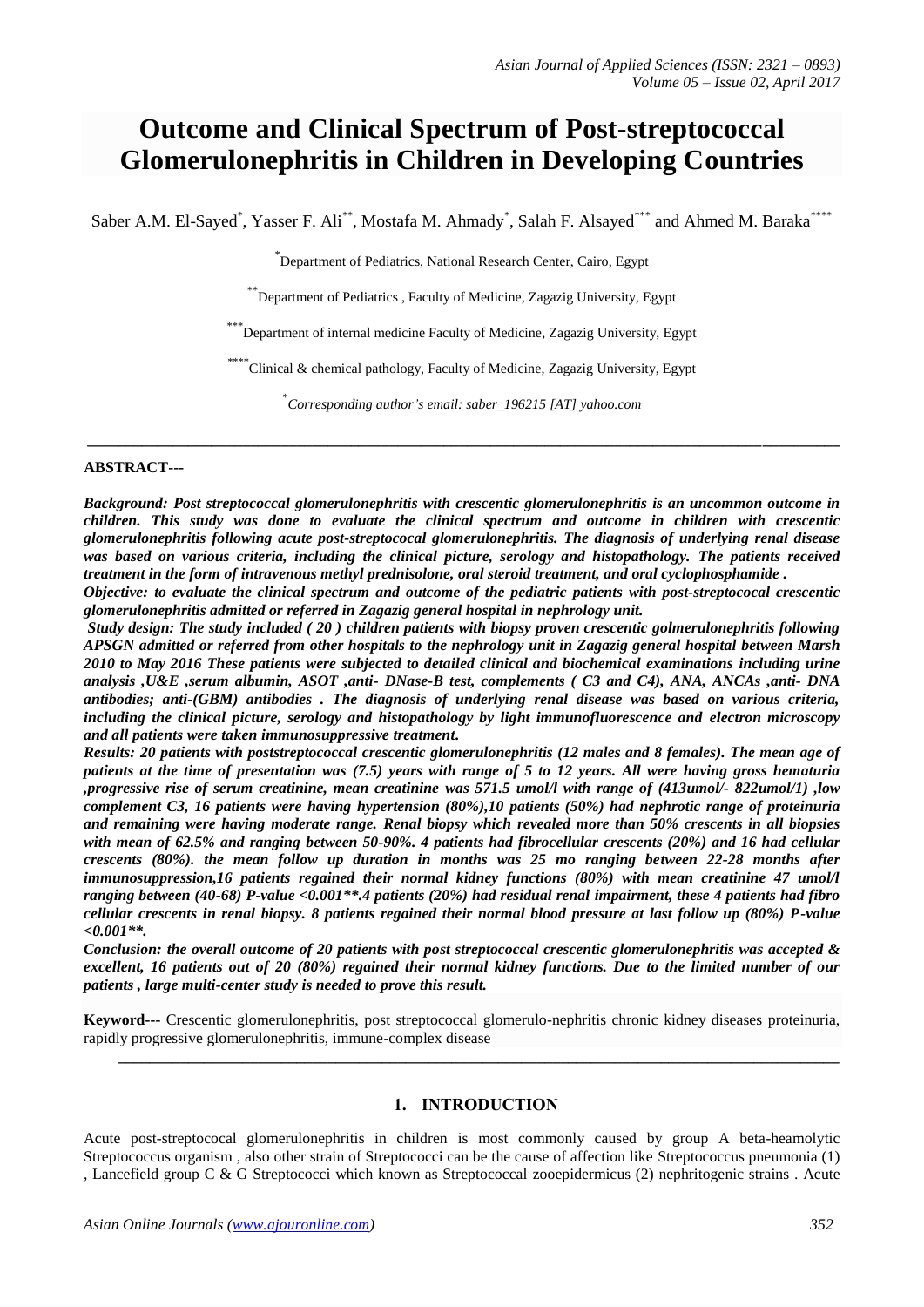post-Streptococcal glomerulo-nephritis affect annually more than five hundred thousands patients 98% in developing countries , leading to death of more than 5 thousands children (3).

Nephritogenic strains subdivided into strains associated with pyoderma and strains cause pharyngitis (24, 25). This is a fact that pyoderma-associated strains sometimes cause pharyngitis at the same time, by transfer of bacteria from the skin to the oropharynx (19).

Rapidly progressive glomerulonephritis (RPGN one of rare childhood renal diseases characterized by presence of excessive crescents in the glomeruli during histopathological renal biopsy resulting in crescentic glomerulonephritis with progressive decrease in renal functions taking days or weeks (4). Kidney biopsy for all patients by highly expert histopathologist done by light and immunofluorescence microscope . The histopathologic evaluation include the number of crescentic glomeruli ,types of crescents which were cellular, fibrocellular , fibrous. Presence of cells filling small part or all the Bowman's capsule were defined as cellular crescents but when the lesion similar to cellular crescents with variable amount of fibrillar material defined as fibrocellular , but if the lesion within the Bowman's capsule composed predominantly of fibrous tissue defined as fibrous crescents [\(10\)](http://link.springer.com/article/10.1007/s00467-007-0647-3#CR10) .

Risdon A et .al , (8) series study group of 30 children with renal affection only two child had acute post streptococcal glomerulonephritis as the first diagnosis , Another large series study of children with crescentic glomerulonephritis by South West Pediatric Nephrology (5) reported group of 50 children with CGN , only 6 of them due to acute post streptococcal glomerulonephritis . Systemic lupus erythematous and Henoch–Schönlein purpura lead to vasculitides these together most common cause of crescentic glomerulonephritis. Morris et.al. (5) reported that acute post streptococcal glomerulonephritis the leading cause of of crescentic or rapidly progressive glomerulonephritis, In this study from New Zealand, they examined clinical pictures and management of acute post streptococcal glomerulonephritis in 27 patients

In New Zealand they reported that urinary abnormalities in the patients with crescentic glomerulonephritis and 11 patients need acute dialysis after 3 years of follow up under treatment of immunosuppressive therapy which were un benefit in that children .

The purpose and the aim of this study to evaluate outcome and Clinical spectrum of post-streptococcal rapidly progressively glomerulonephritis in children referred or admitted to our unit .

### **2. PATIENTS & METHOD**

Our study included all children suffering from acute post-streptococcal glomerulonephritis with complication of crescentic glomerulonephritis following up by admission or referral from any hospitals to the nephrology unit of Zagazig general and Health Insurance hospitals in Sharkia in the period between Marsh 2010 to May 2016. The criteria for selection of the patients were: 1-Those with clinical and laboratory criteria of rapidly progressive glomerolunephritis that proven by renal biopsy to be accurate diagnosed crescenteric glomerulonephritis . 2- They have criteria of poststreptococcal infection. Acute post-streptococcal glomerulonephritis to be diagnosed have criteria which were:- 1- Streptococcal titers elevated, 2- C3 complement decreased, 3- No history of chronic renal diseases . When the clinical and laboratory data of the patients matched with acute post-sreptococcal glomerulonephritis the diagnosis was made especially if prognoses of the symptoms were increased. Presence of numerous epithelial crescents filling the Bowman's capsules of more than 50% of glomerular biopsy defined as crescentic glomerulonephritis.

### **Our studying patients were underwent to :-**

1-1-**Ethical approval** was obtained from the local research ethics committee of the nephrology unit of Zagazig general and Health Insurance hospitals in Sharkia, and parents of all children gave an informed written consent prior to the study. Clinical and laboratory study for all patients in the form of age and sex of every one at presentation , history of preceding upper respiratory tract infections or skin infection , gross hematuria , periorbital edema or generalized , oliguria , proteinuria , hypertension , microscopic urine analysis for proteins , RBCs count and casts , serum albumin and creatinine and ratio of urine protein/creatinine. 2- Serological study for all patients which were Anti-Streptolysin O titre (ASO) titre**,** anti- DNase-B test, serum C3 and C4, antinuclear antibodies , anti-double-stranded DNA antibodies; antiglomerular basement membrane antibodies, anti-neutrophilic cytoplasmic antibodies . 3- Histopathological renal biopsy which were indicated in patients with : rapid increased serum creatinine level more than upper limits of the normal within 5-15 days of presentation of clinical symptoms , anuria with ranal failure , the patient underwent mixed type of nephrotic nephritis syndrome , 2-3 weeks delaying in recovery of renal failure after onset of nephritis , more than 15 days persistence of gross heamaturia . The biopsy needed might be reported by clever and expert histo-pathologists to be studied by light , immune-fluorescence and electronic microscopy evaluating the total glomeruli numbers with crescents and their types if cellular , fibrocellular and fibrous according to definitions and classifications of renal diseases by Sobin LH et al. (6). Presence of +3 or more than protein on dipstick test or urine protein creatinine ratio more than 200 mg/mmol is defined as nephrotic range proteinuria . 4- The following regimen were used with the patients in our study they were managed by taking methyl-prednisolone intravenous in the form of 600 mg/m2 for 6 doses then followed by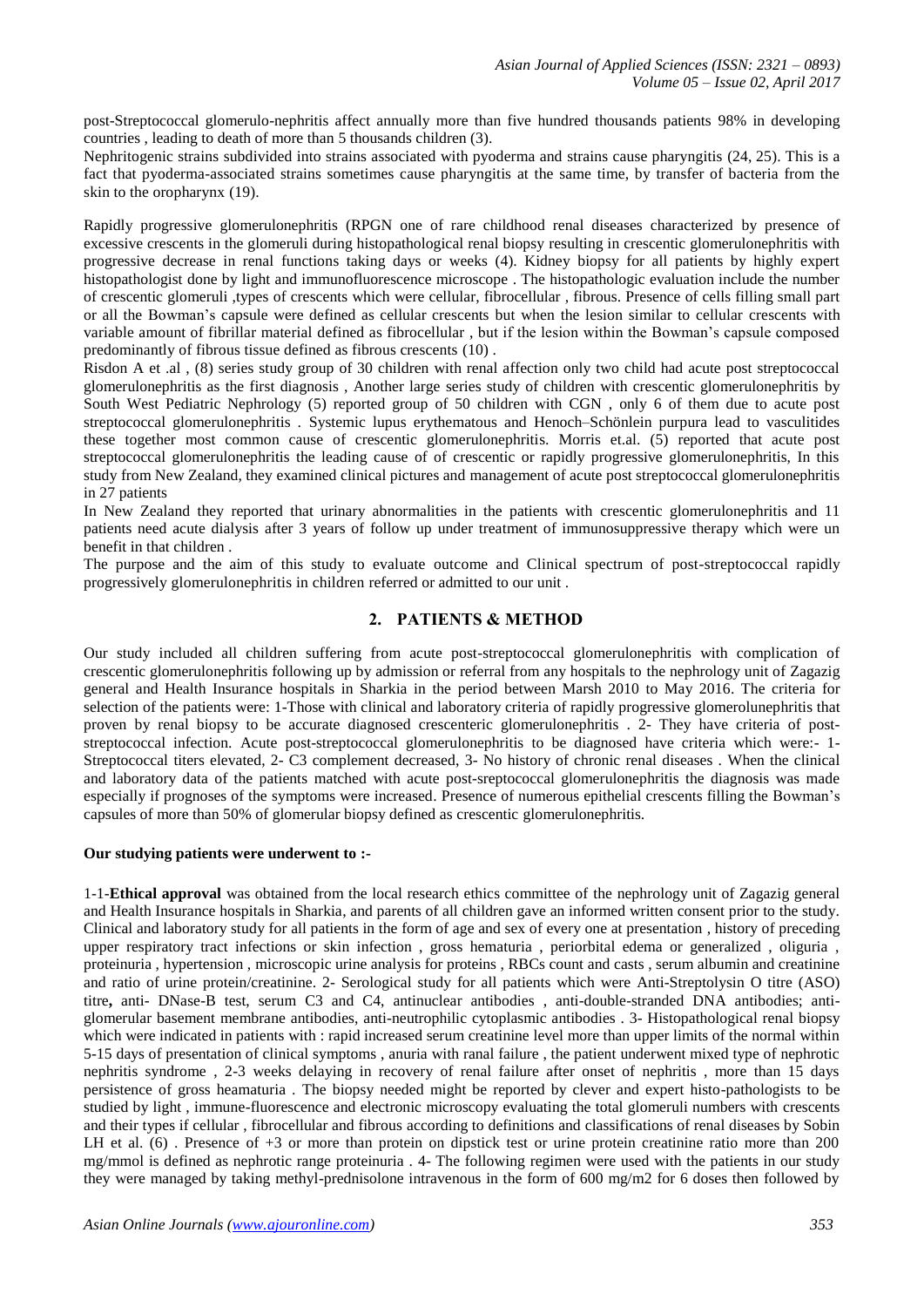cyclophosphamide 2.5 mg /kg /day oral for at least 2 months and daily prednisolone for one month followed by alternative dose foe one month then start weaning . 12 patients (60%) from the twenty due to oligo /anuria and hypervolemia needed acute dialysis 5- All patients underwent to follow up plan which were done by 1- clinical evaluation every month for gross hematuria ,anuria or oliguria ,hypertension, edema of lower limbs . 2- Laboratory evaluation by urine analysis and urine dipstick for proteins or RBCs, CBC ( total and differential ) leukocyte counts, serum creatinine level ,serum albumin level and C3&C4 every 3 months.

# **3. RESULTS**

Our study data found twenty-six patients suffering from rapidly progressive glomerulonephritis with different etiological causes . Excluding six child from the study. Also the two patients not accurate diagnosed crescentic glomerulo-nephritis in spite of all clinical and laboratory results of post- streptococcal glomerulonephritis but the parents refused the renal biopsy to be done. The etiological criteria of post streptococcal had not found in the other four patients , while renal biopsy for two girl patients of them aged 18 months admitted in pediatric intensive care unit found membranoprolifrative glomerulonephritis type-1 with more than 75% fibrous crescents with renal failure exposed to continuous veno-venous hemodialysis without improvement the prognosis then was bad finely they died . The remaining two male child aged 2 , 2.5 years respectively presented with edema which is generalized affect all the body , excessive proteinuria , sever rise of blood pressure , impaired renal functions with rapid elevated serum creatinine and the histopathologic biopsy of the kidney revealed 100% cellular crescents as (membranoprolifrative glomerulonephritis type-1).Their kidney functions deteriorated in spite of received immunosuppressive therapy in the form of methyle-prednisolone , intravenous cyclophosphamide and rituximab ( anti-CD20 anti body ), but the managements failed and they regularly needed dialysis support and referred to Central Auditory Processing Disorders. **Laboratory and serological results of the patients at 1 st. presentation and their descriptive analysis as shown in table (1) and table (2) respectively:**

- All the patients evaluated in our study Were diagnosed post streptococcal crescent glomerulonephritis according to clinical symptoms, laboratory evidence of renal infection by streptococci and renal biopsy results .
- The twenty patients of the study twelve (60%) of them were males and the remaining eight were females (40%). The mean age of them at time of presentation was 7.5 years with range of 5 to 12 years.
- All the twenty patients evaluated in our study were having gross hematuria, sever rise of serum creatinine . Sixteen patients (80%) of them were had hypertension , ten from the sixteen were males (63%) and (37%) six from the sixteen were females the remaining last four normotensive patients (20%) 2 of the last four were males and the other 2 females .The mean duration of symptoms before performing biopsy
- The mean duration of symptomps befor made the biopsy was 20 days with range 15-30 days**.** The mean of rising creatinine was 571.5 with range of ( 413-822 ). 10 out of 20 (50 %) were had nephrotic range of proteinuria and the other 10 ( 50% ) were had moderate range of proteinuria . The mean serum albumin for all patients ( the 20 patients ) was 20 at presentation. The mean serum albumin was 19.7 at presentation. Four of the patients with nephrotic range of proteinuria by kidney biopsy they had fibrocellular crescents and also the other six patients had cellular crescents.
- Preceding streptococcal infection criteria for all patients, high ASO titre (mean was 733.1 and range of 460- 1410) .
- All the (20) patients had low C3 (100%). No patient from them had ↓ C4 complement. 16 patients from the 20 (80 %) had history of UTRI, 2 from the 20 had history of preceding skin infection (10%), and the last 2 patients had no evidence of clinical infection before their presentation (10%).Anti-DNase-B was positive for 18 patients and unfortunately result was not found for the  $20<sup>th</sup>$  patient. None of the 20 patients had positive antinuclear antibodies ANA , anti neutrophil cyotplasmic antibodies pANCA or cANCA or anti glomerular basement membrane test. Hepatitis B surface antigen serology was negative for all 20 patients.

### **Results of the last follow up showed in table (3) and table (4) respectively.**

The patients in our study were managed by taking methyl-prednisolone intravenous in the form of 600 mg/m2 for 6 doses then followed by cyclophosphamide 2.5 mg /kg /day oral for at least 2 months and daily prednisolone for one month followed by alternative dose foe one month then start weaning . 12 patients (60%) from the twenty due to oligo /anuria and hypervolemia needed acute dialysis . 25 months was the mean follow up duration with a range from 22 to 30 months . The patients whose regained their kidney functions and became normal were 16 patients (80%) with mean creatinine level 56 mmol /l with a range from 40 upto 64 mmol so this mean the improvements were significant , P-value less than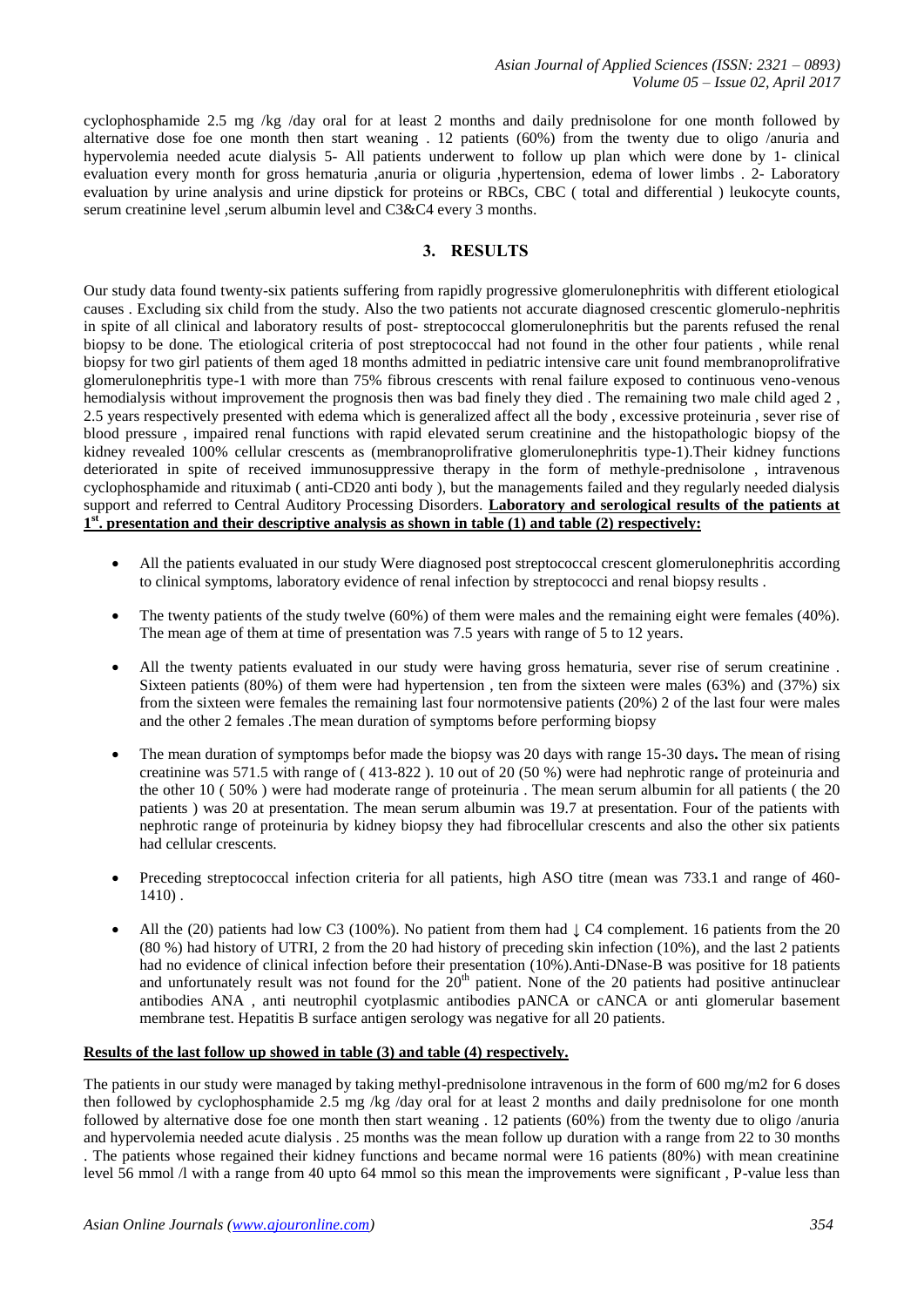*Asian Journal of Applied Sciences (ISSN: 2321 – 0893) Volume 05 – Issue 02, April 2017*

0.001\*\* . But the remaining 4 patients had kidney functions impairment 2 patients from the 4 with serum creatinine 120 mmol  $\Lambda$  inspite of following up for 30 months with their glomerular filtration rate 40 ml /min. these 2 patients needed double antihypertensive therapy due to sever rise their blood pressure to be controlled. the subnehprotic range of proteinuria on antiprotein-uric agent , the 4 patients (20%) were had nephrotic range of proteinuria P-value less than 0.001\*\*. These 2 patients out from the 4 patients referred after appear of symptoms by 21 days reported fibro-cellular crescents in the histopathologic biopsy needed antihypertensive therapy due to hypertension . The four patients with impaired renal functions his serum creatinine level was 71**.**5mmol/l and his glomerular filtration rate was 66 ml/min. underwent regular follow up . The serum albumen became near normal in 16 patients about 36g/l with range 32g to 40g, P-value less than 0.001\*\*. But the other four patients their serum albumen was 30 g/l . Normal blood pressure returned in the 16 patients P-value less than 0.001\*\*.

#### **Results of the renal biopsy as shown in figure (1) :**



All the 20 patients in our study underwent to kidney biopsy which revealed more than 50% crescents in all biopsies with mean of 63% and ranging between 50-90%. 4 patients had fibrocellular crscents(20%) and 16 patients had cellular crescents(80%) .No patient had fibrous crescents. In the patients of our study, the glomeruli show diffuse proliferation of mesangial and endothelial cells with neutrophils infiltrate and obliteration of the capillary lumina. The tubules in most of the cases show ATN – ike changes with regenerative changes and casts inside the Lumina. The interistium shows edema,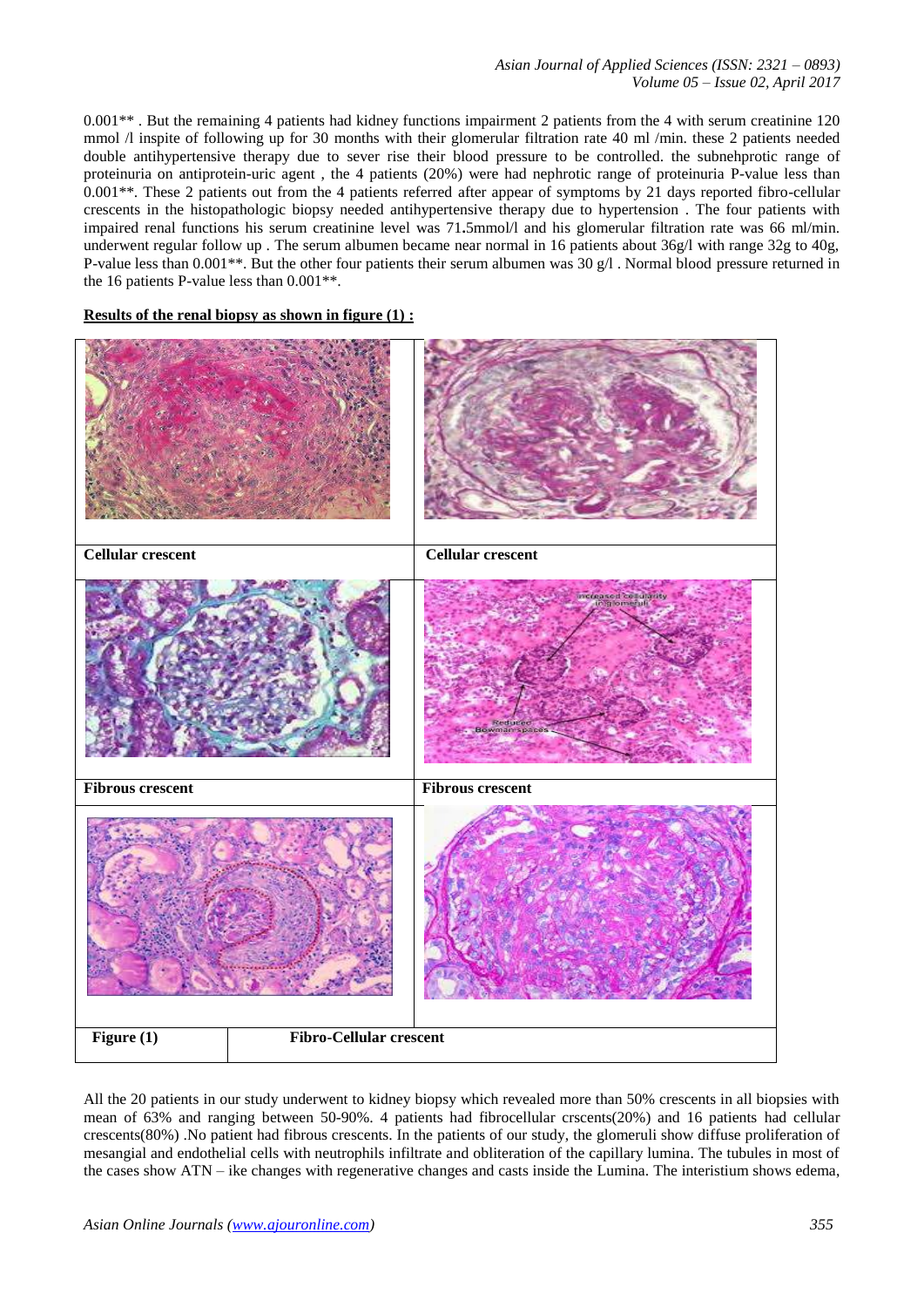mild fibrosis and focal lympho-plasma cells infiltrate. The blood vessels are unremarkable. IF showed diffuse coarse granular reaction along capillary loops and mesangium for IgG and C3 or C3 alone. EM shows numerous sub-epithelial humps like deposits. All the histopathological biopsy of 20 patients glomeruli of the study shown diffuse proliferation crescentic cellular , fibrocellular or fibrous in the glomeruli taken number of glomeruli different in every patient according to the severity of the disease the percentage of crescents range from 50% to 85% .

|                         | age<br>in y.            | sex                     | <b>BP</b> at<br>presen-<br>tation | Time to biopsy<br>from<br>admission | presenting with<br>nephrotic proteinura | <b>Peak</b><br>peak(low)<br>(high) serum<br>serum<br>albumen<br>creatinine |                  | <b>ASOT</b> | C <sub>3</sub> | Anti-<br><b>DNAe B</b> | ANA, Anti DNA,<br>pANCA cANCA,<br>Anti GBM<br>,Hepatitis B,<br>serology |
|-------------------------|-------------------------|-------------------------|-----------------------------------|-------------------------------------|-----------------------------------------|----------------------------------------------------------------------------|------------------|-------------|----------------|------------------------|-------------------------------------------------------------------------|
| $\mathbf{1}$            |                         |                         |                                   | 17                                  | $\mathbf Y$                             |                                                                            | 758              | 763         |                |                        |                                                                         |
|                         | 10                      | $\mathbf{M}$            | high                              |                                     |                                         | $\overline{23}$                                                            |                  |             | Low            | $+$                    | ${\bf N}$                                                               |
| $\overline{2}$          | $\overline{\bf 8}$      | $\mathbf{M}$            | high                              | 16                                  | ${\bf N}$                               | $\overline{21}$                                                            | 762              | 552         | Low            | $+$                    | $\overline{\mathbf{N}}$                                                 |
| $\overline{\mathbf{3}}$ | 11                      | $\overline{\mathbf{F}}$ | high                              | $20\,$                              | ${\bf N}$                               | $\overline{25}$                                                            | 738              | 1016        | Low            | $+$                    | ${\bf N}$                                                               |
| $\overline{4}$          | $\overline{5}$          | $\overline{F}$          | low                               | $\overline{17}$                     | $\overline{\bf N}$                      | $\overline{24}$                                                            | $\overline{512}$ | 672         | Low            | $+$                    | $\overline{\mathbf{N}}$                                                 |
| $\overline{5}$          | $\overline{12}$         | $\overline{\mathbf{M}}$ | high                              | $\overline{30}$                     | $\overline{\mathbf{Y}}$                 | $\overline{19}$                                                            | 522              | 1410        | Low            | $+$                    | $\overline{\bf N}$                                                      |
| $\overline{6}$          | $\overline{7}$          | $\overline{\mathbf{M}}$ | high                              | $\overline{18}$                     | $\overline{\mathbf{Y}}$                 | 17                                                                         | 594              | 650         |                | $+$                    | $\overline{\bf N}$                                                      |
| $\overline{7}$          | 10                      | $\mathbf{M}$            | low                               | 27                                  | $\overline{\mathbf{Y}}$                 | 16                                                                         | 614              | 660         | <b>L0W</b>     | $+$                    | ${\bf N}$                                                               |
| $\overline{\mathbf{8}}$ | $\overline{7}$          | $\overline{F}$          | high                              | $\overline{17}$                     | $\overline{\mathbf{Y}}$                 | $\overline{15}$                                                            | 503              | 550         |                | $+$                    | ${\bf N}$                                                               |
| $\boldsymbol{9}$        | 6                       | $\mathbf{M}$            | high                              | 17                                  | ${\bf N}$                               | 21                                                                         | 423              | 1020        | L0W            | $+$                    | $\mathbf N$                                                             |
| 10                      | $\overline{\mathbf{8}}$ | $\overline{\mathbf{F}}$ | high                              | 21                                  | $\overline{\mathbf{N}}$                 | 23                                                                         | 458              | 640         | Low            | <b>NOT</b>             | $\overline{\bf N}$                                                      |
| 11                      | $\boldsymbol{9}$        | $\overline{\mathbf{M}}$ | high                              | $20\,$                              | $\overline{\mathbf{Y}}$                 | 18                                                                         | 423              | 650         | L0W            | $+$                    | $\overline{\bf N}$                                                      |
| 12                      | 8                       | $\mathbf{M}$            | low                               | 20                                  | ${\bf N}$                               | $\overline{21}$                                                            | 642              | 1400        | Low            | $+$                    | ${\bf N}$                                                               |
| 13                      | 11                      | $\mathbf F$             | high                              | $\overline{23}$                     | $\overline{\mathbf{N}}$                 | $\overline{18}$                                                            | $\overline{413}$ | 730         | Low            | $+$                    | $\overline{\mathbf{N}}$                                                 |
| 14                      | $\overline{6}$          | $\overline{F}$          | low                               | $\overline{18}$                     | $\overline{\bf N}$                      | $\overline{20}$                                                            | 623              | 460         | Low            | $\ddot{+}$             | $\overline{\mathbf{N}}$                                                 |
| 15                      | 11                      | $\overline{\mathbf{M}}$ | high                              | 20                                  | $\overline{\mathbf{Y}}$                 | $\overline{16}$                                                            | 453              | 550         | Low            | $+$                    | $\overline{\bf N}$                                                      |
| 16                      | $\overline{7}$          | $\mathbf M$             | high                              | 16                                  | $\overline{\mathbf{Y}}$                 | 15                                                                         | 676<br>550       |             | L0W            | <b>NOT</b>             | ${\bf N}$                                                               |
| 17                      | 10                      | $\mathbf M$             | high                              | 23                                  | $\overline{\mathbf{Y}}$                 | 15                                                                         | 549<br>530       |             | L0W            | $+$                    | ${\bf N}$                                                               |
| 18                      | $\overline{7}$          | $\overline{F}$          | high                              | 18                                  | $\overline{\mathbf{Y}}$                 | 16                                                                         | 509              | 565         | Low            | $+$                    | $\overline{\bf N}$                                                      |
| 19                      | $\boldsymbol{9}$        | M                       | high                              | $\overline{23}$                     | $\overline{\bf N}$                      | 24                                                                         | 822              | 775         | <b>L0W</b>     | $+$                    | $\mathbf N$                                                             |
| 20                      | $\bf 8$                 | $\overline{\mathbf{F}}$ | high                              | $\overline{19}$                     | ${\bf N}$                               | 26                                                                         | 608              | 520         | Low            | $+$                    | $\overline{\bf N}$                                                      |

Table (1) : Laboratory and serological results of the patients at  $1<sup>st</sup>$ . presentation

BP= blood pressure. s.albumin=serum albumen ASOT=anti streptolysin o titer.

C3=complement C3. ANA=anti neuclear antibody ANCA =anti neutrophil cytoplasmic antibody. Anti GBM=anti glomerular basement membrane antibody.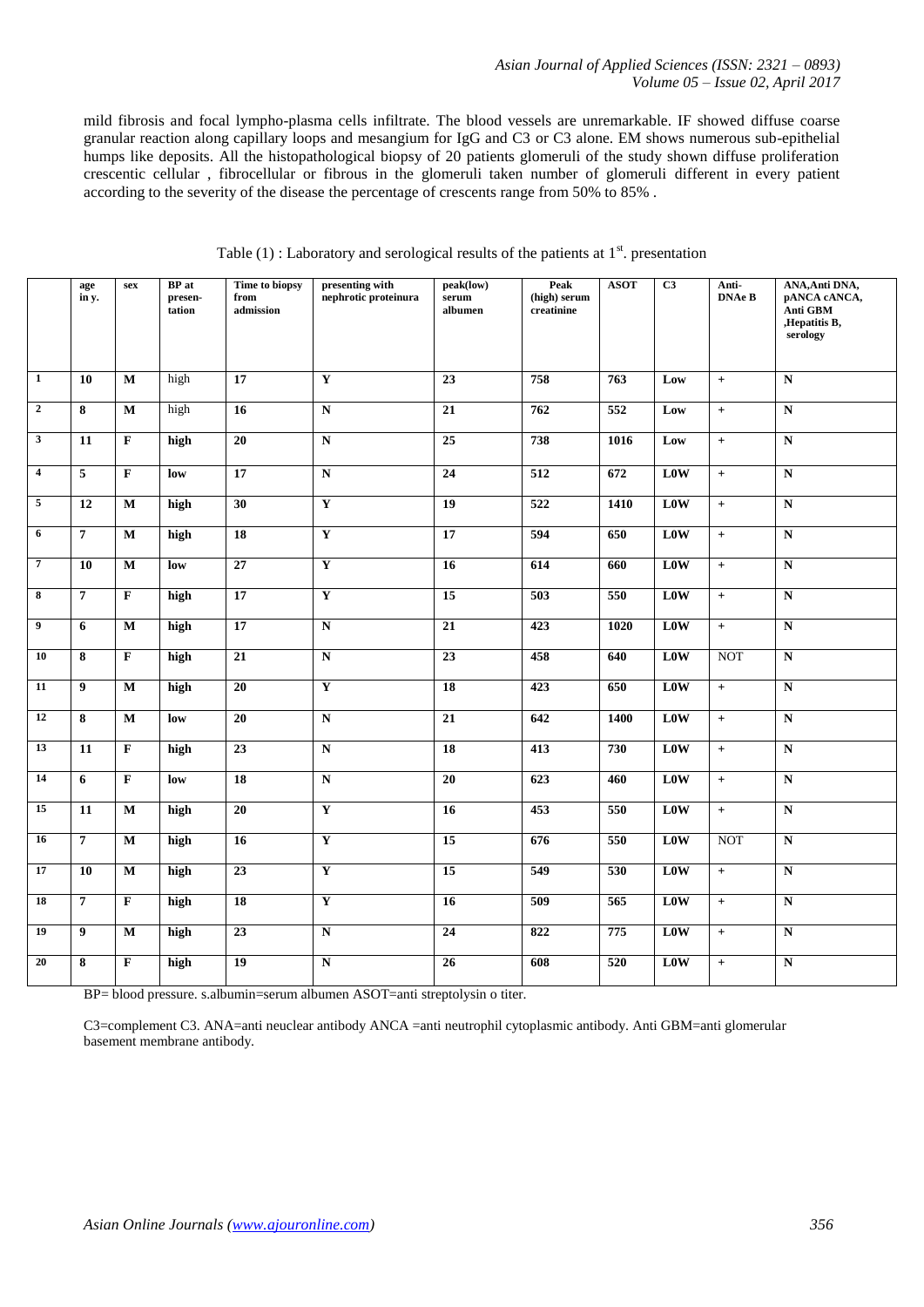| variable    |                                       | No                          |  |  |  |  |
|-------------|---------------------------------------|-----------------------------|--|--|--|--|
| Age(y)      |                                       | $7.5 \pm 2.6$ (5-12)        |  |  |  |  |
| <b>Sex</b>  | Male                                  | $12(60\%)$                  |  |  |  |  |
|             | female                                | $08(40\%)$                  |  |  |  |  |
|             | Time to biopsy from admission (days)  | $20 \pm 5 (15-30)$          |  |  |  |  |
|             | BP (high) at presentation             | $16(80\%)$                  |  |  |  |  |
|             | peak(high) serum creatinine           | $571.5 \pm 102 (413 - 822)$ |  |  |  |  |
|             | peak(low) s .albumen                  | $19.7 \pm 5.9$ (15-26)      |  |  |  |  |
|             | presenting with nephrotic proteinuria | $10(50\%)$                  |  |  |  |  |
| <b>ASOT</b> |                                       | 733.1±121 (460-1410)        |  |  |  |  |
|             | low C3 at presentation                | $20(100\%)$                 |  |  |  |  |

Table (2) : Analysis of the outcome results at 1st. presentation

Table (3): Laboratory and serological results of the patients at last follow-up

|              | at $1^{\overline{\text{st}}}$ .<br>presentation | At last<br>follow up | P-value                 |
|--------------|-------------------------------------------------|----------------------|-------------------------|
| s.creatinine | $571.5 \pm 102$<br>$(413-822)$                  | $54.7 \pm 18.2$      | $\leq$<br>$0.001**$     |
| s.albumin    | $19.7 \pm 5.9$<br>$(15-26)$                     | $34.3 \pm 3.4$       | $\leq$<br>$0.001**$     |
| $B.P$ (high) | 16 (80%)                                        | 4(20%)               | $\lt$<br>$0.001^{++}$   |
| proteinuria  | $10(50\%)$                                      | $2(10\%)$            | $\,<\,$<br>$0.001^{++}$ |

*\*\*Mc*'Nemar  $X^2$  test was used  $\&$  \*\*paired t-test was used.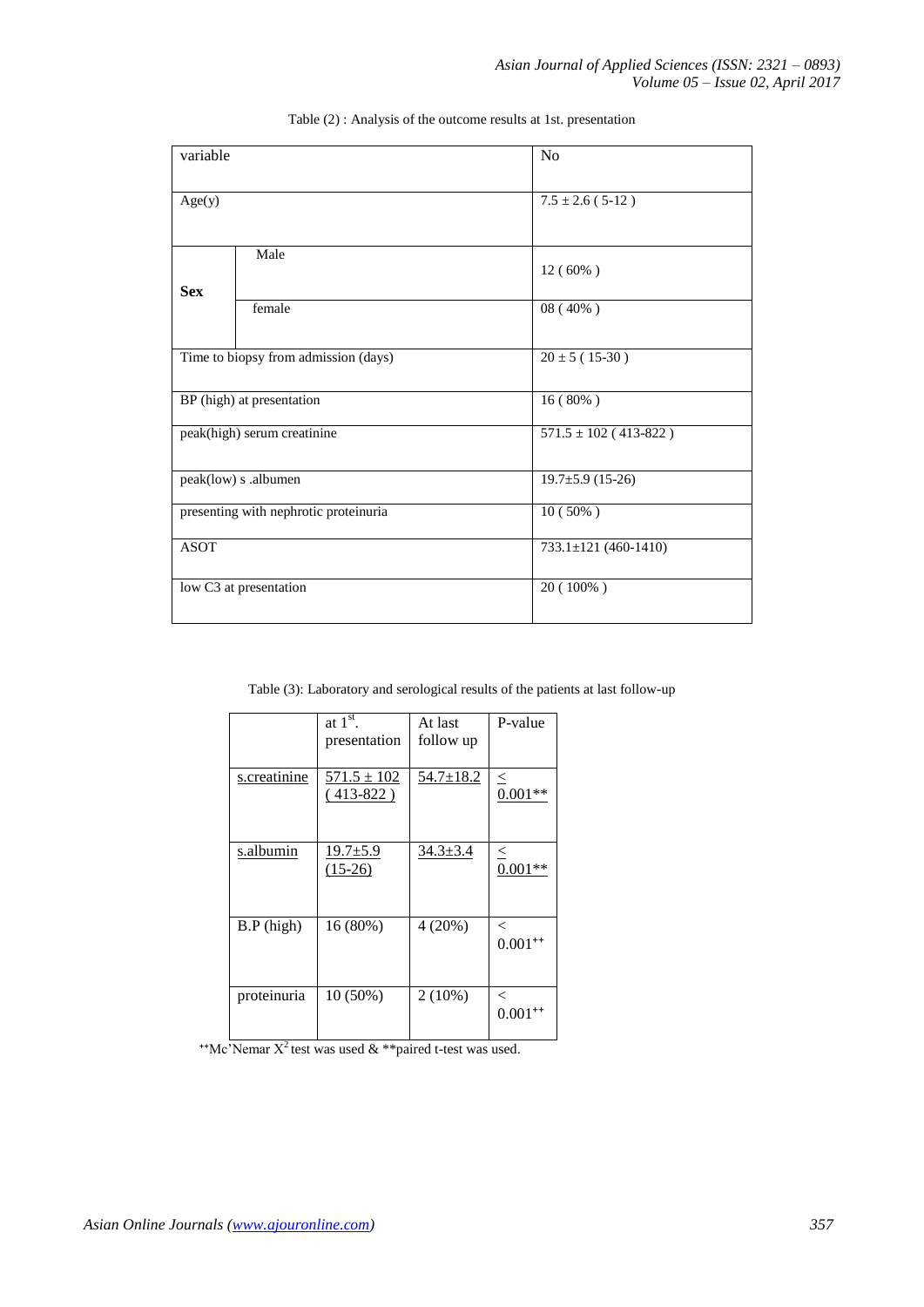| Table (4): Laboratory and serological results of the patients at last follow up. |  |  |
|----------------------------------------------------------------------------------|--|--|
|                                                                                  |  |  |

| No.<br>patient | duration in months<br>follow up | last BP                 | Last ser.<br>albumen | Last ser.<br>creatinine | last urine<br>protein | Acute<br>dialysis      | outcome                                               |
|----------------|---------------------------------|-------------------------|----------------------|-------------------------|-----------------------|------------------------|-------------------------------------------------------|
|                |                                 |                         |                      |                         |                       |                        |                                                       |
|                |                                 |                         |                      |                         |                       |                        |                                                       |
| $\mathbf{1}$   | 26                              | ${\bf N}$               | 30                   | 120                     | $\overline{Nil}$      | Yes                    |                                                       |
| $\sqrt{2}$     | 28                              | <b>HIN</b>              | 32                   | $\overline{53}$         | <b>Trace</b>          | Yes                    | On anti-hypertensive (amlodipine)                     |
|                |                                 |                         |                      |                         |                       |                        |                                                       |
| $\mathfrak{Z}$ | 24                              | ${\bf N}$               | 37                   | 40                      | <b>Trace</b>          | $\mathbf{N}\mathbf{o}$ |                                                       |
| $\overline{4}$ | 25                              | ${\bf N}$               | 36                   | $\overline{53}$         | Nil                   | Yes                    | Stage three CKD -regular - follow up<br>in CKD clinic |
| 5              | 24                              | ${\bf N}$               | 35                   | 53                      | <b>Trace</b>          | $\mathbf{N}\mathbf{o}$ |                                                       |
| 6              | 23                              | <b>HIN</b>              | 30                   | 120                     | <b>Trace</b>          | Yes                    | On anti-hypertensive (amlodipine)                     |
| $\tau$         | $\overline{22}$                 | ${\bf N}$               | 40                   | $\overline{41}$         | $+$                   | $\overline{No}$        |                                                       |
| $\,8\,$        | 26                              | ${\bf N}$               | 34                   | 49                      | <b>Trace</b>          | Yes                    | Stage three CKD -regular- follow up in<br>CKD clinic  |
| 9              | 24                              | ${\bf N}$               | 35                   | 52                      | $\mathbf{Nil}$        | $\mathbf{No}$          |                                                       |
| $10\,$         | 24                              | <b>HIN</b>              | 30                   | 50                      | <b>Trace</b>          | Yes                    | On anti-hypertensive (ACEi)                           |
| 11             | 24                              | ${\bf N}$               | 36                   | 49                      | Nil                   | $\bf No$               |                                                       |
| 12             | 23                              | $\overline{\mathbf{N}}$ | $\overline{37}$      | 48                      | <b>Trace</b>          | Yes                    | Stage two CKD -regular - follow up in<br>CKD clinic   |
| 13             | 26                              | ${\bf N}$               | 36                   | 42                      | <b>Trace</b>          | $\mathbf{No}$          |                                                       |
| 14             | 27                              | ${\bf N}$               | 38                   | $\overline{52}$         | $\ddot{\phantom{1}}$  | Yes                    | On anti-hypertensive (ACEi)                           |
| 15             | 26                              | ${\bf N}$               | 30                   | 55                      | <b>Trace</b>          | $\mathbf{No}$          |                                                       |
| $16\,$         | $\overline{28}$                 | ${\bf N}$               | 36                   | $\overline{55}$         | Nil                   | Yes                    | Stage two CKD -regular - follow up in<br>CKD clinic   |
| 17             | $\overline{25}$                 | $\overline{\mathbf{N}}$ | $\overline{37}$      | 49                      | <b>Trace</b>          | $\overline{No}$        |                                                       |
| 18             | 26                              | <b>HIN</b>              | 34                   | 53                      | <b>Trace</b>          | Yes                    | On anti-hypertensive (ACEi)                           |
| 19             | $\overline{27}$                 | $\overline{\bf N}$      | $\overline{35}$      | 46                      | Nil                   | Yes                    |                                                       |
| $20\,$         | 24                              | ${\bf N}$               | $38\,$               | 61                      | <b>Trace</b>          | Yes                    |                                                       |

# **4. DISCUSSION**

This study is to evaluate the clinical spectrum and outcome of the pediatric patients with post-streptococal crescentic glomerulonephritis admitted or referred in Zagazig general hospital in nephrology unit. The study found twenty six patients with crescentic glomerulonephritis according to different causes 20 patients out of them with biopsy proven crescentic golmerulonephritis following APSGN admitted or referred from other hospitals to the nephrology unit in Zagazig general hospital between Marsh 2010 to May 2016 These patients were subjected to detailed clinical and biochemical examinations . El-Agroudy et.al. (13) recorded that post streptococcal glomerulonephritis between Egyptian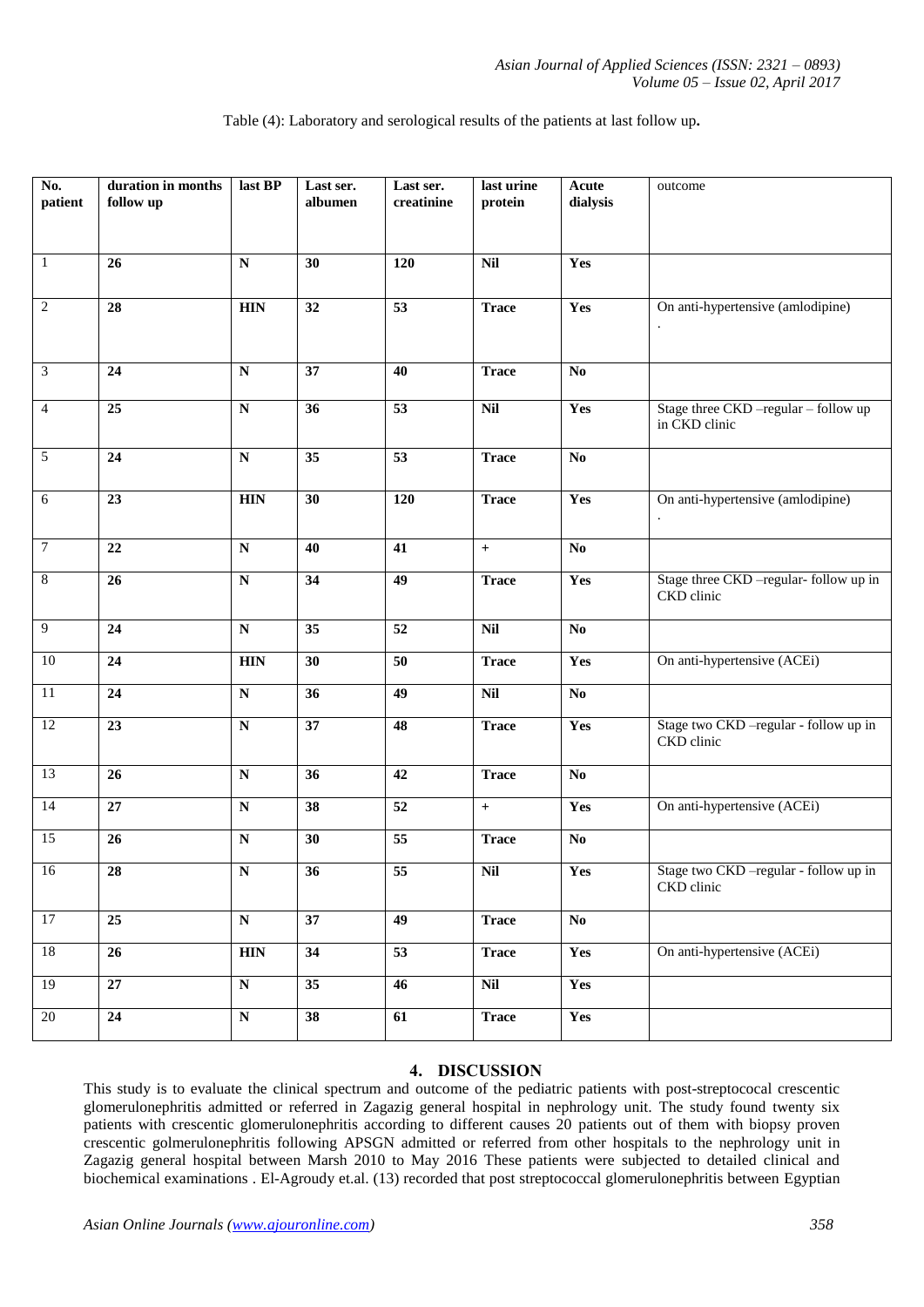children was higher than other area the reason supposed to the endemic prevalence of streptococcal infections . (14) Sharma et. al. they recorded in their study the most common cause of crescentic glomerulo-nephritis was due to immune complex crescentic glomerulo-nephritis with a percentage of 86,4% . Steele et. al. (16) in their studied of 56 patients with glomerular affections 2 out of them had post streptococcal crescentic glomerulonephritis. by Sobin et al. (6) study had be done in multi centers they found 12% of patients with crescentic glomerulonephritis due to post streptococcal infections like our countries .

Our study result recorded that low complement C3 level of all 20 patients in spite of some studies in New Zealand by Morris et.al. (5) that found 4 patients out of 11 patients had normal complements C3 level also Herdson et. al. (18) had normal complements C3 level in their study . All the twenty patients had low C3 (100%). No patient from them had decreased C4 complement. 16 patients from the 20 (80 %) had history of UTRI, 2 from the 20 had history of preceding skin infection (10%), and the last 2 patients had no evidence of clinical infection before their presentation (10%).Anti-DNase-B was positive for 18 patients and unfortunately result was not found for the  $20<sup>th</sup>$  patient. None of the 20 patients had positive antinuclear antibodies ANA , anti-neutrophil cytoplasmic antibodies pANCA or cANCA or anti glomerular basement membrane (anti GBM )test. Hepatitis B surface antigen serology was negative for all 20 patients. The patients in our study were managed by taking methyl-prednisolone intravenous in the form of 600 mg/m2 for 6 doses then followed by cyclophosphamide 2.5 mg /kg /day oral for at least 2 months and daily prednisolone for one month followed by alternative dose foe one month then start weaning . 12 patients (60%) from the twenty due to oligo /anuria and hypervolemia needed acute dialysis . 25 months was the mean follow up duration with a range from 22 to 30 months so in simple acute proliferative glomerulonephritis immunosuppressive treatment is not indicated best recommended in improveing outcome of patients with crescentic glomerulo-nephritis .The prognosis is good except in cases associated with severe kidney failure and crescentic glomerulonephritis the prognosis is bad Fuentes et. al. (20) recommended to give immunosuppressive therapy together with any other therapy . Hebert et.al.(21) recorded post pharyngitis outcome patient with rapidly progressive glomerulonephritis associated with nephrotic range proteinuria proven by serology and biopsy treated with antihypertensive drug and steroids therapy lead to improvement of kidney functions and proteinuria . Murphy et. al. (17) found no difference in treatment of 10 patients with crescentic glomerulonephritis between given (prednisone, cyclophosph-amide, azathioprine , dipyridamole ,and anticoagulant) and those treated with supportive care in their 10 patients study . Morris et. al .(5) recently study of twenty seven patients eleven patients of them had more than 50% crescents proven by renal biopsy treated with immunosuppressive therapy but no benefit . The most importance outcome from our studying on twenty patients of acute post-streptococcal creascentic glomerulonephritis noted that the prognoses is more accepted and better in cases of creascentic post-streptococcal glomerulonephritis than other causes of creascentic glomerulonephritis . A sixteen patients ( 80% ) of all studying patients their renal functions became normal with a result of mean creatinine level were 56 mmol  $\Lambda$  with a range from 40 upto 64 mmol P-value less than 0.001<sup>\*\*</sup>. And the blood pressure for them became normal which were recorded at the last visit during follow up P-value less than  $0.001$ <sup>\*\*</sup>. But the other four patients from the twenty (20%) their renal functions were impaired. 2 patients from the 4 with serum creatinine 120 mmol /l inspite of following up for 30 months with their glomerular filtration rate 40 ml/min. these 2 patients needed double antihypertensive therapy due to sever rise their blood pressure to be controlled . the subnehprotic range of proteinuria +1 urine dipstick on antiprotein-uric agent , the 4 patients (20%) were had nephrotic range of proteinuria P-value less than  $0.001**$ . These 2 patients out from the 4 patients referred after appear of symptoms by 21 days reported fibro-cellular crescents in the histopathologic biopsy needed antihypertensive therapy due to hypertension. The four patients with impaired renal functions his serum creatinine level was 71.5mmol/l and his glomerular filtration rate was 66 ml/min ( stage 2 CKD ). Under-went regular follow up . The serum albumen became near normal in 16 patients about 36g/l with range 32g to 40g, P-value less than 0.001\*\*. But the other four patients their serum albumen was 30  $g/l$ . Blood pressure became normal in the 16 patients P-value less than 0.001<sup>\*\*</sup>.

About 75% of the glomeruli had cellular crescents during histopathological study. Sobin et.al ( 6 ) recorded that 5 patients with acute pot streptococcal glomerulonephritis their glomerular filtration rate were normal in the comparison of their study for forty two patients with creascentic glomeruli of other etiology twenty three patients out of them had prognoses to end stage renal diseases . Vasudev et. al. (15) recorded that the prognosis is bad and poor in all cases of crescentic glomerulonephritis either post streptococcal crescentic glomerulonephritis or other etiology of crescentic glomerulonephritis. Sabry et. al. (22) they recorded that the relation between the percentage of glomeruli with crescentic affections and progression to ESRF was positive and confirmed that the less chance of recovery of kidney functions with more excessive formation of crescents. And the poor prognosis of post streptococcal crescentic glomerulonephritis infected patients especially if the nephrotic range proteinuria or hypertension was persist Risdon et.al.( 8 ). El-Agroudy et.al.( 13 ) they recorded that the renal function affected by the number of fibrous crescent at last follow up . Kerr et. al.( 23 ) they demonstrated that the best positive response to immunosuppressive therapy and anticoagulants in cases with acute cellular crescents more than that patients with fibrous crescents. (14) Sharma et. al. they documented that 64% of patients on a study of 22 patients 14 out of them by histopathological renal biopsy a high incidence of advanced renal failure related to higher chronicity changes specially if the majority of patients were affected by fibro-cellular crescents and 45% 10 out of 22 patients reported glomerular sclerosis at time of presentations . (7) Southwest Pediatric Nephrology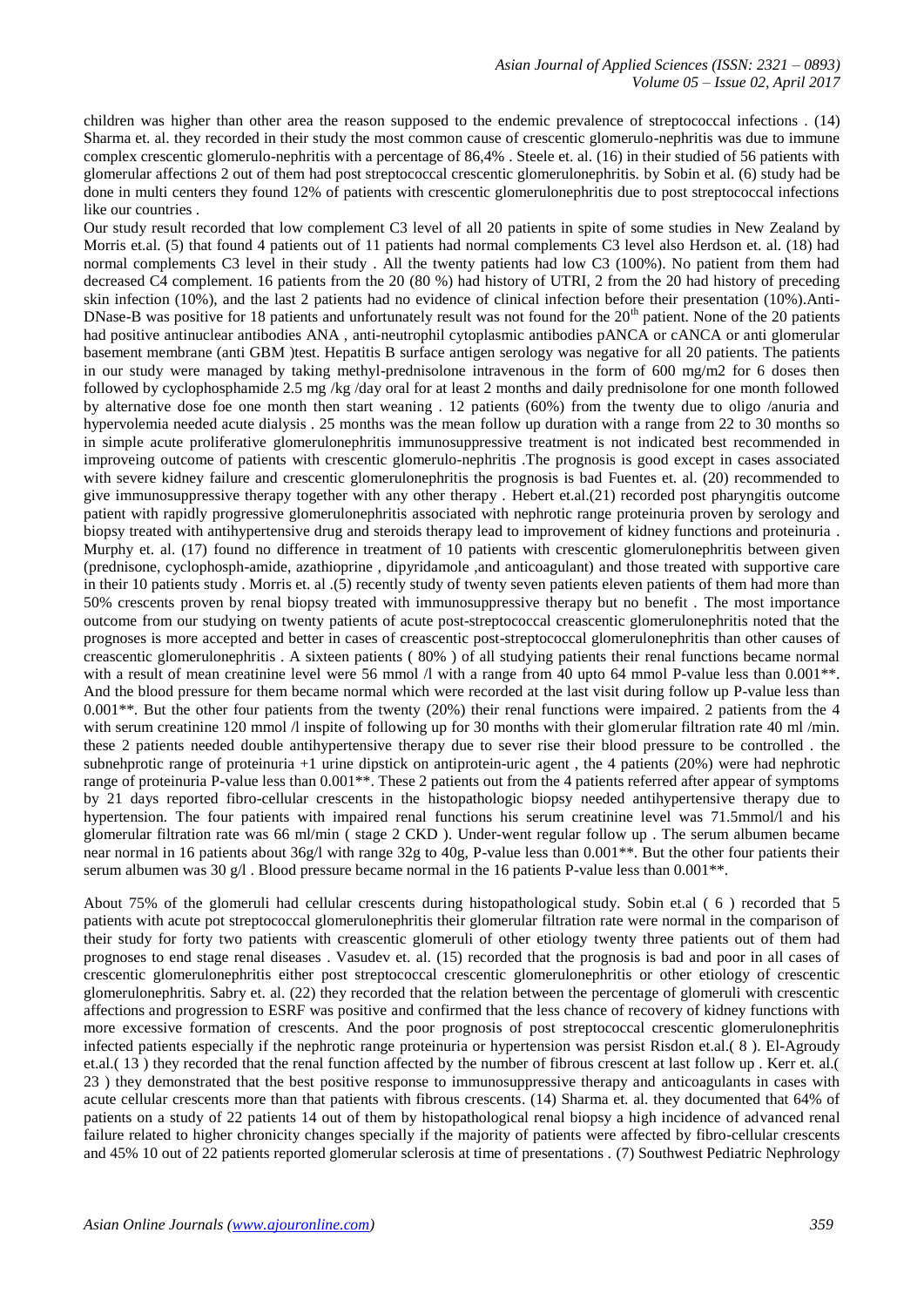Study Group on 50 children reported that 37% of the glomerular crescents were cellular and 63% of glomerular crescents were fibro-cellular or fibrous .

## **5. CONCLUSION**

80% of children suffering from post-streptococcal glomerulonephritis regained normal blood pressure , also their renal functions became normal in limited our twenty patients with post-streptococcal crescentic glomerulonephritis and their very good prognosis due to the effect of immunosuppressive therapy .

## **6. ACKNOWLEDGEMENT**

Members of nephrology unit of Zagazig general and Health Insurance hospitals in Sharkia

#### **7. REFERENCES**

1- Palmer A, Villips J, Baliga R . Glomerulonephritis associated with acute pneumococcal pneumonia: a case report. Pediatr Nephrol 2005 20(10):1494–1495

2. Porcella SF, Beres SB, Sesso R, Pinto SWL, Hoe NP, DeLeo FR, Musser JM .Genome sequence of a lancefield group C Streptococcus zooepidermicus strain causing epidemic nephritis: new information about an old disease. PLoS One 2008 21(3):e3026

3. Steer AC, Danchin MH, Carapetis JR. Group A streptococcal infections in children. J Paediatr Child Health 2007 43(4):203–213

4- Rodriguez-Iturbe,B,Musser,JM.The current state of poststreptococcal glomerulonephritis. J Am Soc Nephrol; 2008 19:1855

5- Morris MC, Wong W, Zwi J. Outcome of severe acute post-streptococcal glomerulonephritis in New Zealand children. Pediatr Nephrol. 2009;24(5):1021-

6- Sobin LH ,Chaerge . Renal disease:classification and atlas of glomerular disease.

In: World Health Organization (WHO) (ed) Monograph1981,New York, Igaku-Shoin Medical Publishers, Tokyo, pp 3–9

7- Southwest Pediatric Nephrology Study Group .A clinico-pathologic study of crescentic glomerulonephritis in 50 children. A report by the Southwest Pediatric Nephrology Study Group. Kidney Int 1985 27:450–458

8- Risdon A, Jardim HMPF, Leake J, Barratt TM, Dillon MJ.Crescentic glomerulonephritis in children.Pediatr Nephrol 1992;6:231–235

9- Sulyok A . Acute proliferative glomerulonephritis.In Avner, E D.; Harmon, W E.; Niaudet, P,(eds):Pediatric nephrology, 5<sup>th</sup> ed ,Philadelphia, 2004 Lippincott Williams & Wilkins: 601-13.

10- Kohler PF, Ten Bensel R (1969) Serial complement component alterations in acute glomerulonephritis and systemic lupus erythematosus. Clin Exp Immunol 4:191–20[2PubMedGoogle ScholarW](http://www.ncbi.nlm.nih.gov/entrez/query.fcgi?cmd=Retrieve&db=PubMed&dopt=Abstract&list_uids=4978055), Eiam-Ong, SAn update on acute postinfectious glomerulonephritis worldwide. Nat Rev Nephrol; 2009 5:259

11. Lavjay Butani. Prolonged hypocomplementaemia after post-streptococcal glomerulonephritis. Nephrol Dial Transplant 2001 16: 869,

12- Pinto, SW, Sesso, R, Vasconcelos, E. Follow-up of patients with epidemic poststreptococcal glomerulonephritis. Am J Kidney Dis; 2001 38:2

13- El-Agroudy A.E., El-Husseini A.A., Moustafa F.E.,M.A., Fouda M.A.& Sobh M.A. Impact of clinical and histopathological factors on outcome of Egyptianpatients with crescentic glomerulonephritis.*International Urology and Nephrology* 2003 35**:** 543–551.

14- Sharma R, Dewan D, Prasad N, JainM, Gupta A and Kumar A. Clinical spectrum and outcome of crescentic glomerulonephritis in children in developing countries**.** Pediatr Nephrol 2008 23:389–394

15- Vasudev AS, Srivastava RN, Moudgil A, Bagga A, Bhuyan UN, Sundraem KR . Crescentic glomerulonephritis